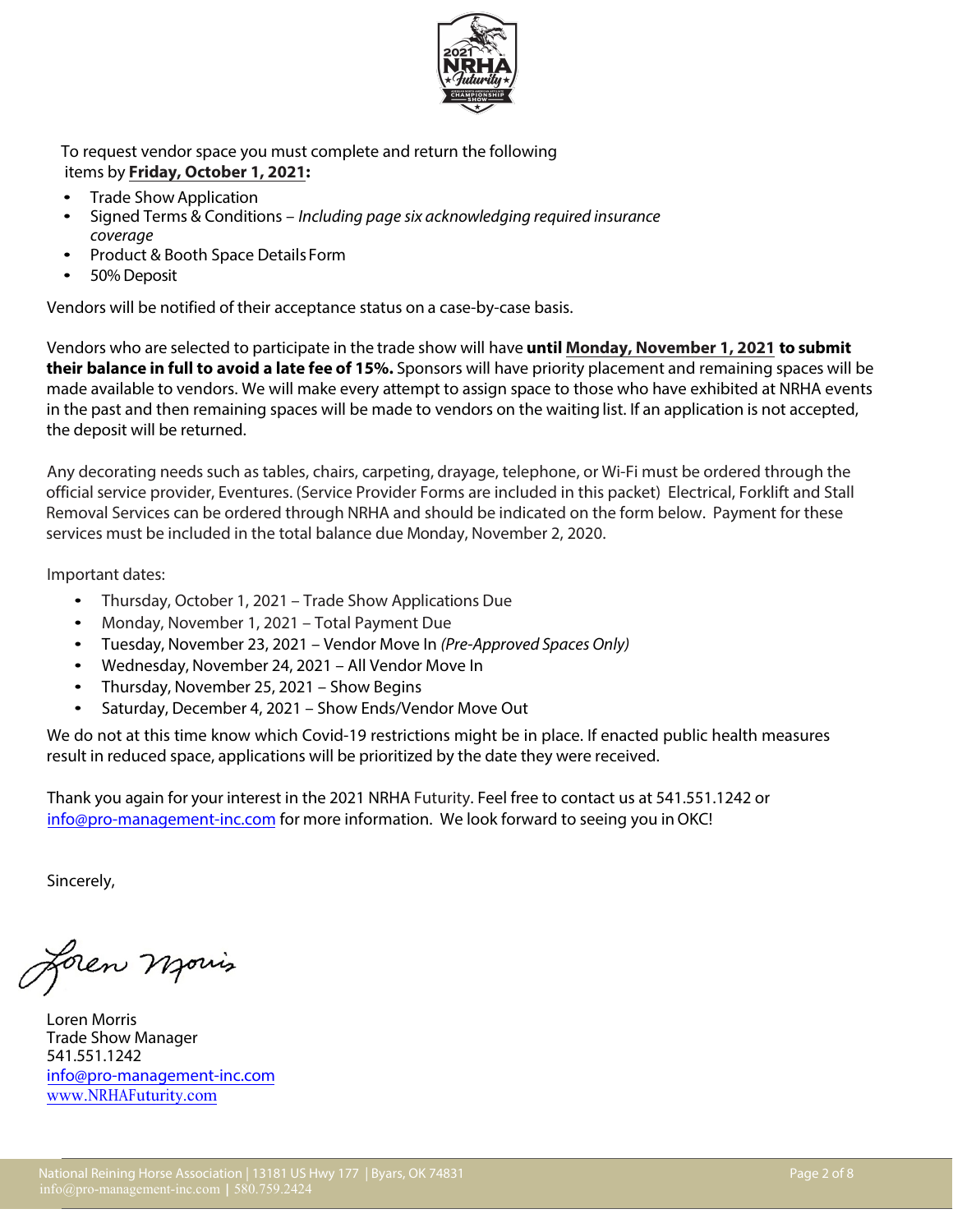

| <b>NRHA Futurity Trade Show Application</b><br>Page 1 of 2<br>Must be received by Oct. 1, 2021 |                                                                                                                                 |                                |                                          |                                                   |              |                                                                                                        |                                                                                      |                                                                             |                                               |                                                 |                      |              |
|------------------------------------------------------------------------------------------------|---------------------------------------------------------------------------------------------------------------------------------|--------------------------------|------------------------------------------|---------------------------------------------------|--------------|--------------------------------------------------------------------------------------------------------|--------------------------------------------------------------------------------------|-----------------------------------------------------------------------------|-----------------------------------------------|-------------------------------------------------|----------------------|--------------|
|                                                                                                | <b>VENDOR INFORMATION</b>                                                                                                       |                                |                                          |                                                   |              |                                                                                                        |                                                                                      |                                                                             |                                               |                                                 |                      |              |
|                                                                                                | <b>Company Name:</b>                                                                                                            |                                |                                          |                                                   |              |                                                                                                        |                                                                                      |                                                                             |                                               |                                                 |                      |              |
| Contact:                                                                                       |                                                                                                                                 |                                |                                          | <b>Business Phone:</b>                            |              |                                                                                                        |                                                                                      |                                                                             | <b>Cell Phone:</b>                            |                                                 |                      |              |
|                                                                                                | <b>Current address:</b>                                                                                                         |                                |                                          |                                                   |              |                                                                                                        |                                                                                      |                                                                             |                                               |                                                 |                      |              |
| City:                                                                                          |                                                                                                                                 |                                |                                          | State:                                            |              |                                                                                                        |                                                                                      |                                                                             | <b>ZIP Code:</b>                              |                                                 |                      |              |
| <b>Email:</b>                                                                                  |                                                                                                                                 |                                |                                          |                                                   |              |                                                                                                        | <b>Company Name to be Published:</b>                                                 |                                                                             |                                               |                                                 |                      |              |
|                                                                                                | <b>Vendor Type:</b>                                                                                                             | <b>Returning (Non-Sponsor)</b> |                                          | Sponsor                                           |              |                                                                                                        | <b>New Vendor</b>                                                                    |                                                                             | <b>Affiliate</b>                              |                                                 |                      |              |
|                                                                                                | <b>OK Sales Tax Permit#:</b>                                                                                                    |                                |                                          | Are you showing Horses?                           |              |                                                                                                        |                                                                                      |                                                                             |                                               |                                                 |                      |              |
|                                                                                                |                                                                                                                                 |                                |                                          | <b>BOOTH SPACE RENTALS</b>                        |              |                                                                                                        |                                                                                      |                                                                             |                                               |                                                 |                      |              |
|                                                                                                | <b>COLISEUM - East &amp; West Concourse</b>                                                                                     |                                |                                          |                                                   |              |                                                                                                        |                                                                                      |                                                                             |                                               |                                                 |                      |              |
| <b>QTY</b>                                                                                     | <b>SIZE   LOCATION</b>                                                                                                          |                                |                                          |                                                   |              |                                                                                                        | <b>PRICE</b>                                                                         |                                                                             |                                               |                                                 |                      |              |
|                                                                                                | 10x10 Main Thoroughfare Booth**                                                                                                 |                                |                                          |                                                   |              |                                                                                                        | \$825.00                                                                             |                                                                             |                                               |                                                 |                      |              |
|                                                                                                | 10x10 Standard Booth**                                                                                                          |                                |                                          |                                                   |              |                                                                                                        | \$775.00                                                                             |                                                                             |                                               |                                                 |                      |              |
|                                                                                                | <b>SUPER BARN</b>                                                                                                               |                                |                                          |                                                   | <b>BARN3</b> |                                                                                                        |                                                                                      |                                                                             |                                               |                                                 |                      |              |
| <b>QTY</b>                                                                                     | <b>SIZE   LOCATION</b>                                                                                                          |                                |                                          | <b>PRICE</b><br><b>QTY</b>                        |              |                                                                                                        | <b>SIZE   LOCATION</b>                                                               |                                                                             |                                               |                                                 |                      | <b>PRICE</b> |
|                                                                                                |                                                                                                                                 |                                |                                          | \$750.00                                          |              |                                                                                                        |                                                                                      |                                                                             |                                               |                                                 |                      |              |
|                                                                                                | 10x10 Main Thoroughfare Booth**                                                                                                 |                                |                                          | \$700.00                                          |              |                                                                                                        |                                                                                      | 10x10 Corner Booth**<br>10x10 Standard Booth**                              |                                               |                                                 | \$400.00<br>\$350.00 |              |
|                                                                                                | 10x10 Standard Booth**                                                                                                          |                                |                                          | \$200.00                                          |              |                                                                                                        |                                                                                      |                                                                             |                                               |                                                 | \$200.00             |              |
| Storage Stall** (May not be connecting)                                                        |                                                                                                                                 |                                |                                          |                                                   |              | Storage Stall** (May not be connecting)<br><b>TRAILER ROW (Trailers &amp; Oversized Vehicles Only)</b> |                                                                                      |                                                                             |                                               |                                                 |                      |              |
|                                                                                                | <b>BARN ROW (Trailers &amp; Oversized Vehicles Only)</b>                                                                        |                                |                                          |                                                   |              |                                                                                                        |                                                                                      |                                                                             |                                               |                                                 |                      |              |
| <b>QTY</b>                                                                                     | <b>SIZE   LOCATION</b>                                                                                                          |                                |                                          | <b>PRICE</b><br><b>QTY</b>                        |              |                                                                                                        | <b>SIZE   LOCATION</b>                                                               |                                                                             |                                               |                                                 | <b>PRICE</b>         |              |
|                                                                                                | Up to 25' Long**                                                                                                                |                                |                                          | \$1,000.00                                        |              |                                                                                                        | Per Display Trailer**<br>** Electricity NOT included. See Electrical Worksheet Below |                                                                             | \$150.00                                      |                                                 |                      |              |
| 26' to 40' Long**                                                                              |                                                                                                                                 |                                | \$1,600.00<br><b>ADDITIONAL SERVICES</b> |                                                   |              |                                                                                                        |                                                                                      |                                                                             |                                               |                                                 |                      |              |
|                                                                                                |                                                                                                                                 |                                |                                          |                                                   |              |                                                                                                        |                                                                                      |                                                                             |                                               |                                                 |                      |              |
|                                                                                                | <b>ELECTRICAL SERVICE - Single Phase</b>                                                                                        |                                |                                          |                                                   |              |                                                                                                        |                                                                                      |                                                                             |                                               |                                                 |                      |              |
| <b>QTY</b>                                                                                     | 120 VOLT POWER                                                                                                                  |                                |                                          | <b>PRICE (Pre-Show)</b>                           |              | <b>PRICE (At Show)</b>                                                                                 |                                                                                      |                                                                             | <b>Standard Wall Outlets = 120 Volt Power</b> |                                                 |                      |              |
|                                                                                                | 100 - 500 WATTS / 5 AMPS                                                                                                        |                                |                                          | \$25.00                                           |              | \$40.00                                                                                                |                                                                                      | <b>Power is indicated on Product Rating Stamp</b>                           |                                               |                                                 |                      |              |
|                                                                                                | 500 - 1000 WATTS / 10 AMPS                                                                                                      |                                |                                          | \$35.00                                           |              | \$50.00                                                                                                |                                                                                      | To figure, total Wattage per Product                                        |                                               |                                                 |                      |              |
|                                                                                                | 1000 - 1500 WATTS / 15 AMPS                                                                                                     |                                |                                          | \$45.00                                           |              | \$60.00                                                                                                |                                                                                      |                                                                             |                                               |                                                 |                      |              |
|                                                                                                | 1500 - 2000 WATTS / 20 AMPS                                                                                                     |                                |                                          | \$55.00<br>\$70.00                                |              |                                                                                                        | Ex: (10) 100 Watt Lights=1,000 Watt Service                                          |                                                                             |                                               |                                                 |                      |              |
|                                                                                                | NOTE: Electrical Rates cover Reasonable Access to Electrical Outlets & do not include connection of equipment or special wiring |                                |                                          |                                                   |              |                                                                                                        |                                                                                      |                                                                             |                                               |                                                 |                      |              |
| <b>ELECTRICAL SERVICE - Trailers &amp; Large Displays</b>                                      |                                                                                                                                 |                                |                                          |                                                   |              |                                                                                                        |                                                                                      |                                                                             |                                               |                                                 |                      |              |
| <b>QTY</b>                                                                                     | 120 VOLT POWER                                                                                                                  |                                |                                          | <b>PRICE (Pre-Show)</b><br><b>PRICE (At Show)</b> |              |                                                                                                        |                                                                                      |                                                                             |                                               |                                                 |                      |              |
|                                                                                                | 110 Volt / 20 AMPS                                                                                                              |                                |                                          | \$60.00                                           |              | \$75.00                                                                                                |                                                                                      | <b>NOTE: Electricity is NOT included in Trailer</b>                         |                                               |                                                 |                      |              |
|                                                                                                | 110 Volt / 30 AMPS                                                                                                              |                                |                                          | \$65.00                                           |              | \$80.00                                                                                                |                                                                                      |                                                                             | <b>Display Space Rental Pricing.</b>          |                                                 |                      |              |
|                                                                                                | 220 Volt / 50 AMPS                                                                                                              |                                |                                          | \$75.00                                           |              | \$90.00                                                                                                |                                                                                      |                                                                             |                                               |                                                 |                      |              |
|                                                                                                | 208 Volt Power or Higher                                                                                                        |                                |                                          |                                                   |              |                                                                                                        |                                                                                      | Contact Tradeshow Manager   Requires Electrician   Price Quote Upon Request |                                               |                                                 |                      |              |
| <b>STALL DIVIDER REMOVAL SERVICE - Super Barn &amp; Barn 3 Locations Only</b>                  |                                                                                                                                 |                                |                                          |                                                   |              |                                                                                                        |                                                                                      |                                                                             |                                               |                                                 |                      |              |
| & STALL#<br><b>QTY</b>                                                                         |                                                                                                                                 |                                | <b>PRICE (Pre-Show)</b>                  |                                                   |              | <b>PRICE (At Show)</b>                                                                                 |                                                                                      |                                                                             |                                               |                                                 |                      |              |
|                                                                                                | <b>BETWEEN STALL#</b>                                                                                                           |                                |                                          |                                                   |              |                                                                                                        | <b>Contact Tradeshow</b><br><b>Manager with Questions</b>                            |                                                                             |                                               |                                                 |                      |              |
|                                                                                                | \$425 Super Barn / \$100 Barn 3<br>\$500 Super Barn / \$150 Barn 3<br><b>FORKLIFT SERVICE - Billed Hourly</b>                   |                                |                                          |                                                   |              |                                                                                                        |                                                                                      |                                                                             |                                               |                                                 |                      |              |
|                                                                                                |                                                                                                                                 |                                |                                          |                                                   |              |                                                                                                        |                                                                                      |                                                                             |                                               |                                                 |                      |              |
| <b>HOURS</b>                                                                                   | <b>MOVE IN DATE/TIME</b>                                                                                                        | <b>HOURS</b>                   |                                          | <b>MOVE OUT DATE/TIME</b>                         |              |                                                                                                        | <b>PRICE (Pre-Show)</b>                                                              |                                                                             | <b>PRICE (At Show)</b>                        | <b>Contact Tradeshow</b><br><b>Manager with</b> |                      |              |
|                                                                                                |                                                                                                                                 |                                |                                          |                                                   |              |                                                                                                        | \$50.00/Hour                                                                         |                                                                             | \$75.00/Hour                                  |                                                 | <b>Questions</b>     |              |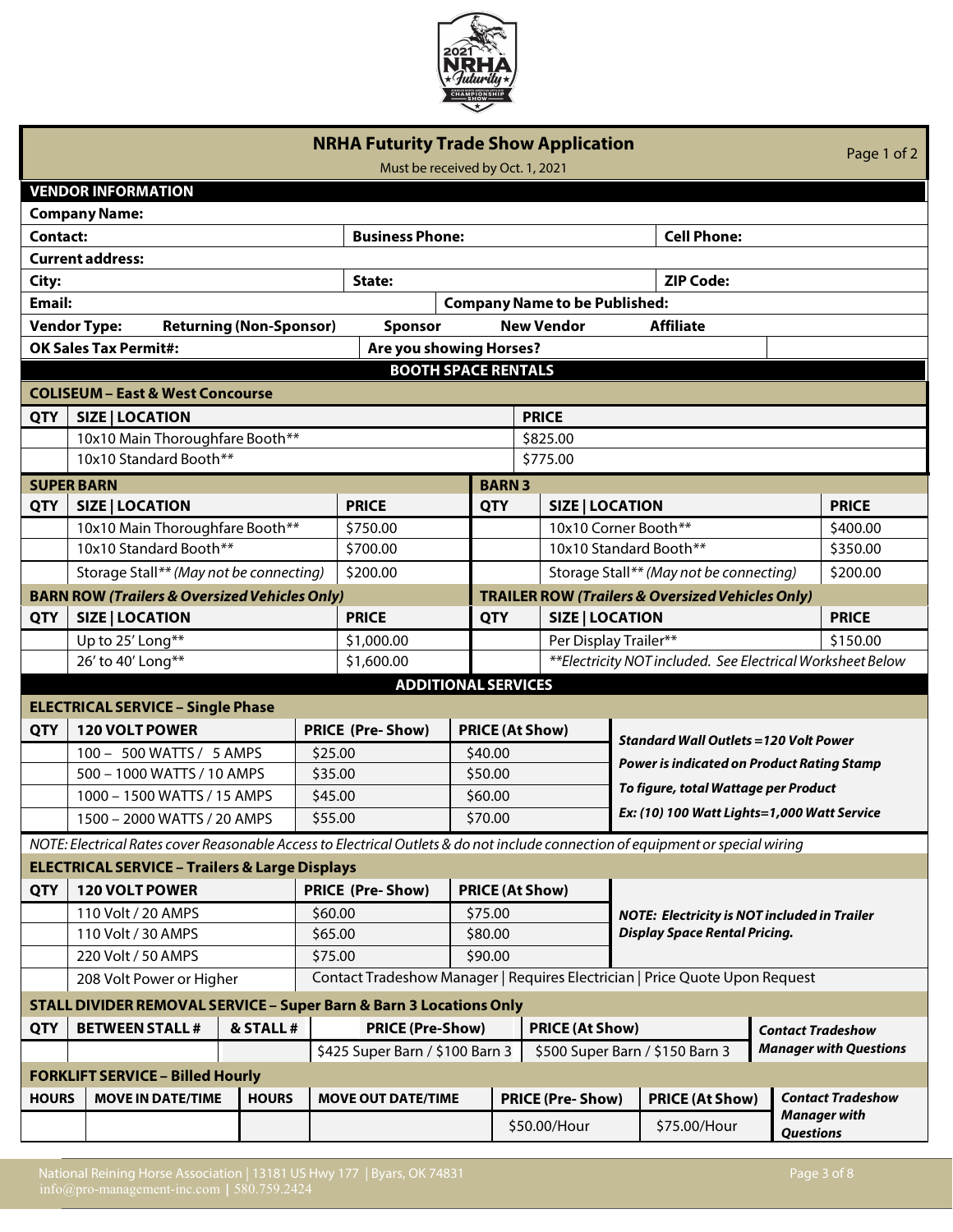|  | Page 2 of |  |
|--|-----------|--|

|                                                                                                 | <b>NRHA Futurity Trade Show Application</b>                           |                          |                                  | Page 2 of 2 |
|-------------------------------------------------------------------------------------------------|-----------------------------------------------------------------------|--------------------------|----------------------------------|-------------|
| PRODUCT & SERVICES (Please select any/all that apply)                                           |                                                                       |                          |                                  |             |
| <b>Apparel</b>                                                                                  | Feed                                                                  |                          | <b>Motorized Vehicles</b>        |             |
| <b>Building Services</b>                                                                        | Feed & Supplements                                                    |                          | Personalized Items               |             |
| <b>Cleaning Services</b>                                                                        | Footwear                                                              | Saddlery                 |                                  |             |
| Cowboy Hats                                                                                     | Home Goods                                                            | <b>Show Promotion</b>    |                                  |             |
| <b>Equine Medicine Services</b>                                                                 | <b>Horse Trailers</b>                                                 | <b>Stall Mat Rentals</b> |                                  |             |
| <b>Equine Specialty Products</b>                                                                | Jewelry/Accessories                                                   | Tack                     |                                  |             |
| <b>Equine Transport Services</b>                                                                | Leather Goods                                                         |                          | <b>OTHER (Please list below)</b> |             |
|                                                                                                 |                                                                       |                          |                                  |             |
| <b>BOOTH DISPLAY DESCRIPTION:</b>                                                               | BOOTH DISPLAY INFO (New Vendors + Booth Changes for Existing Vendors) |                          |                                  |             |
| <b>BOOTH REQUESTS AND/OR OTHER STIPULATIONS</b><br>(ie: Access to Water; Away from Water, etc.) |                                                                       |                          |                                  |             |
| <b>PAYMENT OVERVIEW</b>                                                                         |                                                                       |                          |                                  |             |
|                                                                                                 | $\zeta$<br><b>Booth Space Rental Total</b>                            |                          | Chack                            | Crodit Card |

| Booth Space Rental Total   \$                                                                                            |                         | Check Credit Card                                        |  |  |  |  |
|--------------------------------------------------------------------------------------------------------------------------|-------------------------|----------------------------------------------------------|--|--|--|--|
| Storage Area Rental Total                                                                                                |                         | 50% Deposit due with Trade Show<br>Application.          |  |  |  |  |
| <b>Electrical Services Total</b>                                                                                         |                         |                                                          |  |  |  |  |
| <b>Stall Divider Removal Total</b>                                                                                       |                         | Make Checks Payable to:<br><b>NRHA</b><br>3021 West Reno |  |  |  |  |
| <b>Forklift Services Total</b>                                                                                           |                         |                                                          |  |  |  |  |
| <b>TOTAL</b>                                                                                                             |                         | Oklahoma City, OK 73107                                  |  |  |  |  |
| <b>PAYMENT METHOD</b>                                                                                                    |                         |                                                          |  |  |  |  |
| Account#                                                                                                                 | <b>Expiration Date:</b> | <b>Security Code:</b>                                    |  |  |  |  |
| <b>Name on Card:</b>                                                                                                     | <b>Billing Address:</b> |                                                          |  |  |  |  |
| (Total from above) to my card reflecting a full deposit on Nov. 1, 2021. Your Initials for approval:<br>Please charge \$ |                         |                                                          |  |  |  |  |

# **APPLICATION ACCEPTANCE**

The undersigned understands and agrees that a vending space is not confirmed until a completed Trade Show Application, deposit and Terms and Conditions form are received by NRHA. Also, agrees to the Terms and Conditions of this contract and shall observe and abide by any additional regulations that are communicated for the safety and betterment of the event.

| <b>Signee Name:</b> | <b>Company Name:</b> |
|---------------------|----------------------|
| Signature:          | Date:                |
| <b>NOTES:</b>       |                      |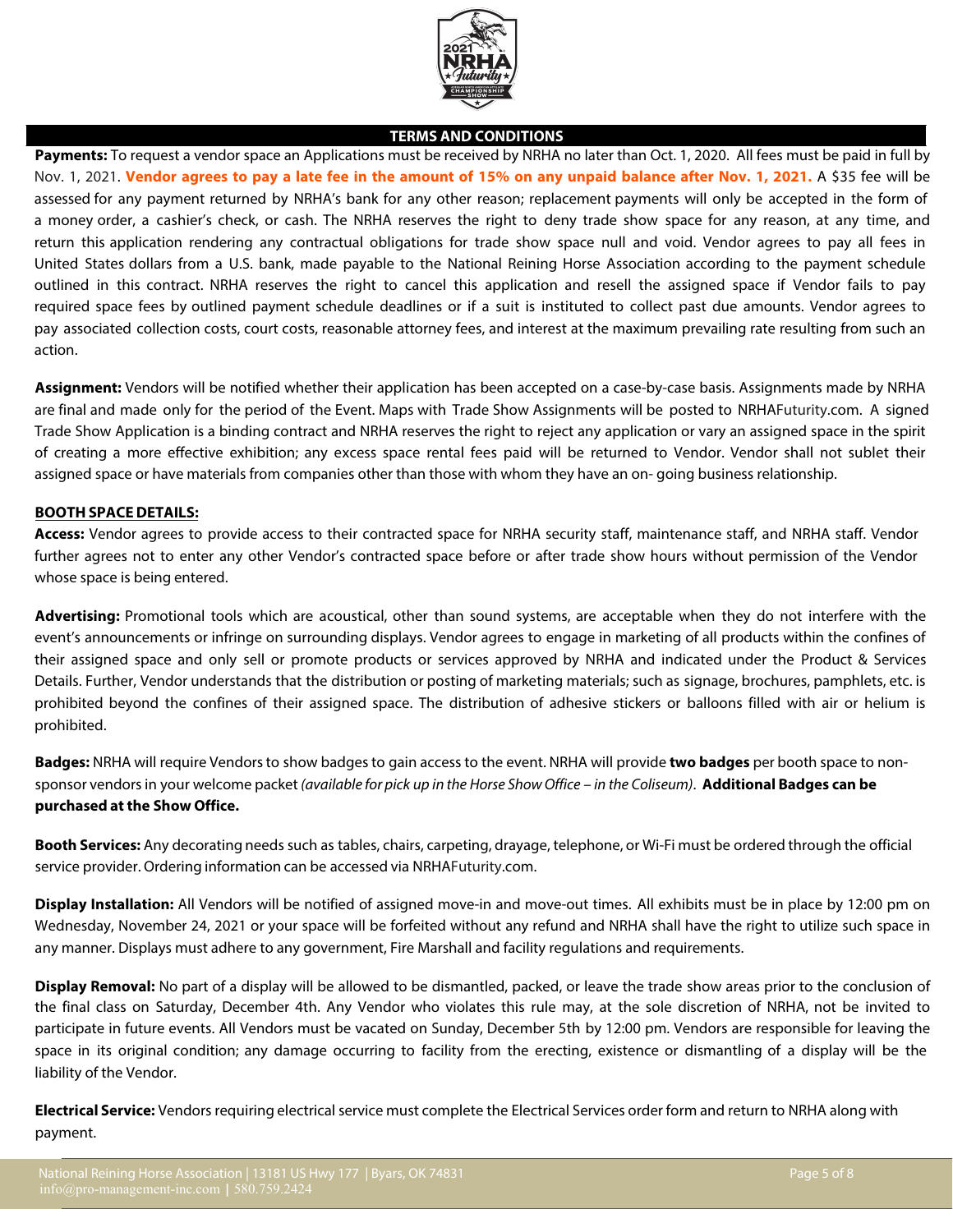**Fire Regulations:** Vendors will abide by all State, County, and venue fire regulations. All decorative materials must be flame retardant, no flammable gases, open flames, tents, or tarps are permitted. Vendors in the Barn areas must strictly adhere to these regulations; red rosin construction grade paper and cheesecloth are the only acceptable items used to cover stalls and no two continuous stalls can be covered. Indoor vehicle / trailer displays must have at least one battery cable disconnected, fuel tank openings shall be sealed and tanks shall be less than 1/8 full. Presentation: Each booth display must be consistent with to the size of the assigned space and may be up to 8' in height at the back. Vendors may not, without consent from NRHA at the time of contracting the vending space, construct high side walls or display merchandise in such a way that obstructs the view of adjacent display spaces. All aisles and building exits must be kept free of product, displays, etc., at all times. Any displays with unattractive or unfinished portions exposed, including at the rear or sides, must be acceptably covered at the Vendor's expense to the satisfaction of NRHA. Assigned space must provide enough room for Vendor personnel.

**Shipments:** All shipments must be arranged through the official event decorator. Neither the facility nor NRHA can accept, or be responsible, for shipments. Pre-Show Shipments: Shipments to be received prior to the show should be arranged with the official show decorator. Drayage Forms are available on NRHAFuturity.com and must be completed for all boxes received prior to show dates. During Show Shipments: (shipments received Nov. 22 – Dec. 4) should be shipped via UPS and Fed Ex to Jim Norick Arena 333 Gordon Cooper Blvd., Room 3, Oklahoma City, OK 73107. USPS does not deliver to the Coliseum and should be avoided in order to receive in a timely manner. Shipments must be clearly addressed to your company name (as indicated on the Application above), along with a cell phone number. Packages will be delivered to the Trade Show Office (Located in the Coliseum, Room #3) and will be transported by Trade Show Management Staff to your booth unless other arrangements have been made.

**Signage:** Signs must be professionally made, handwritten signs are not acceptable, and fit within booth dimensions without blocking the view of any other display. Arial signage is permitted above assigned space, but may not be hung from any building pipes and must be in compliance with all fire code and facility regulations. Signs may be hung from the back drape of the booth as long as the method used does not damage booth draping material, if provided.

**Use:** Booths must be staffed during trade show hours. Vendor is responsible for the conduct of their personnel, in the event NRHA deems Vendor's personnel offensive, NRHA reserves the right to dismiss them from the event venue for the duration of the event. Only Merchandise approved on the Product & Services Details form may be displayed and must have an equine or canine theme.

**Vendor Services:** Information on service providers will be made available. Vendors are responsible for providing or arranging all necessary labor for transporting, uncrating, erecting, dismantling and re-crating of displays and hanging of aerial signage. Arrangements can be made with the designated Service Provider and Labor forms are available at NRHAFuturity.com. Vendor agrees to abide by and comply with the regulations and policies of official service providers; service providers are not the agents or employees of NRHA.

# **CANCELLATIONSAND REFUNDS:**

**Contract by Vendor:** A vendor requesting to cancel their contracted space must submit a written notification to NRHA by November 1, 2021. If a written request is received by the deadline a refund will be returned to Vendor. A \$100 administrative fee for expenses incurred may be, at the discretion of NRHA, deducted from the refund. Cancellations received after November 1, 2021, shall forfeit all monies paid. Vendor forfeits all rights to assigned space by cancellation.

**Contract by NRHA:** If Vendor fails to make payments as specified by this contract, NRHA may terminate said contract and Vendor's participation in the Event without further notice or obligation to refund monies previously paid.

**Event by NRHA:** If NRHA cancels the Event resulting from circumstances beyond reasonable control of NRHA, NRHA shall refund Vendor its space payment, and the Vendor shall waive any claims for damages or compensation. Any Vendor who cancels this contract prior to any cancellation of the Event by NRHA shall not be entitled to any refunds.

**Removal of Vendor by NRHA:** Should any Vendor fail to observe any of the terms of this application, any of the Rules & Regulations set forth by NRHA, or any state or federal law, NRHA reserves the right to prohibit or remove any Vendor and or prevent Vendor from further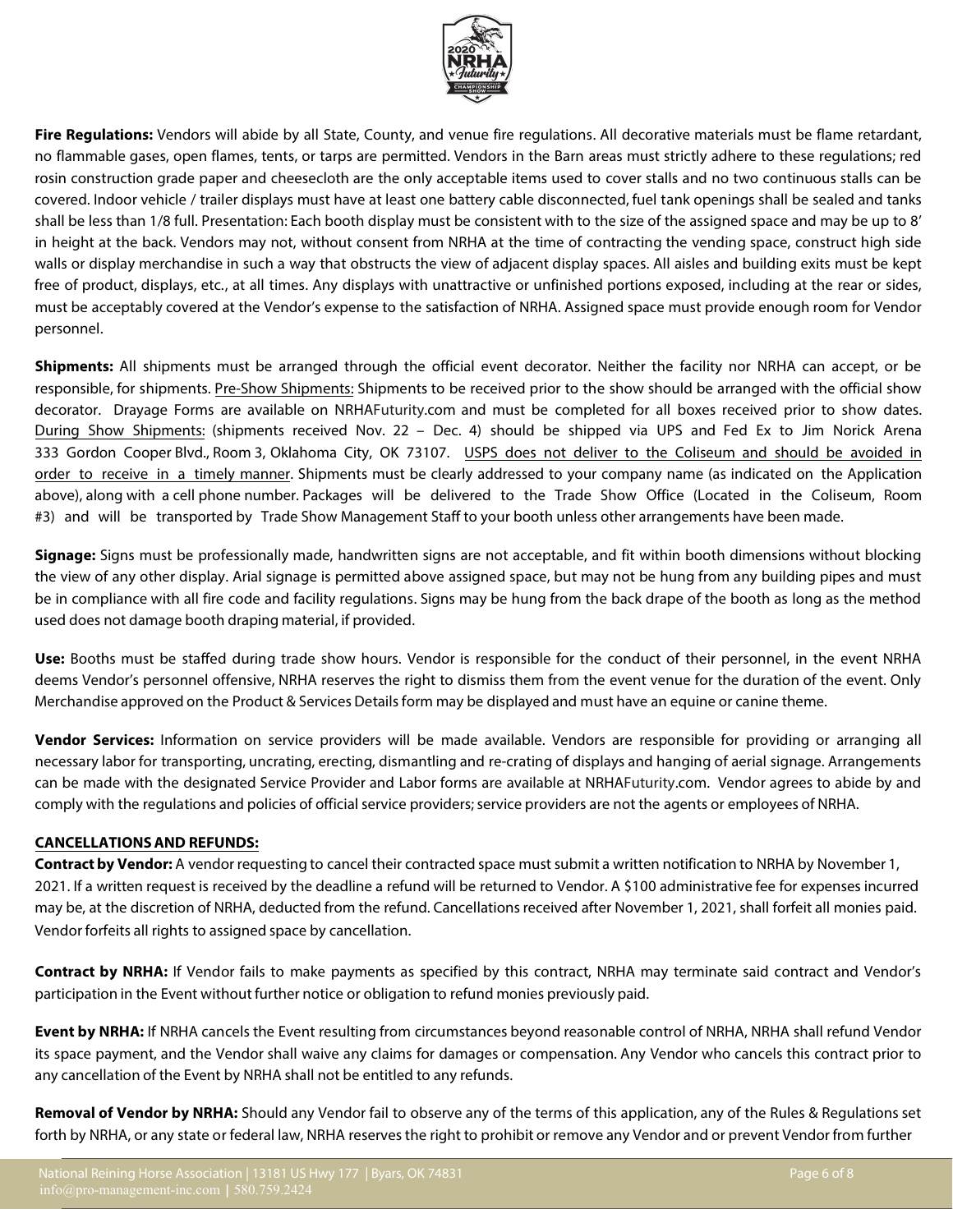

rights and forfeiture of vending space rental. NRHA shall not be liable for any costs, damages or expenses resulting directly or indirectly from such removal. Additionally Vendor will not be entitled to a refund of moneys paid to NRHA.

**INDEMNITY:** Vendor agrees to indemnify, hold harmless and defend Releases from any liability from all third party claims, demands, causes or action, suits, proceedings (whether civil, criminal, administrative, or investigative), judgments, liabilities, costs based upon (1) Vendor's installation, removal, maintenance, occupancy or use of the trade show area; and/or (2) Vendor's failure to comply with the Terms & Conditions of this Agreement and/or the terms of the agreement between NRHA and the State Fair Park regarding the trade show area; and/or (3) Vendor's violation of any national, state or local law or ordinance regarding Vendor's occupancy or use of the trade show area. This indemnity shall include all usual and customary expenses incurred in defense of or response to the action, suit, or proceeding including, attorneys' fees, costs, judgments, fines, and amounts paid in settlement that are reasonably incurred by such person in connection with such action, suit, or proceeding. The indemnification provided herein shall inure to the benefit of the Releases and their successors, heirs, executors or administrators, and shall not be exclusive of any other rights to which the Releases may be entitled by virtue of the laws of the State of Oklahoma.

**INSURANCE:** Vendor understands that NRHA and the State Fair Park do not maintain insurance covering Vendor's property and that Vendor has the sole responsibility to obtain insurance to cover any losses, property damage, or businessinterruption.

**WAIVER AND RELEASE LIABILITY:** Vendor hereby releases, discharges and agrees not to sue NRHA, NRHA Corporate Partners, the State Fair Park and their respective officers, directors, employees, agents, members, and volunteers (each considered a release) from all liability, claims, demands, losses, or damages arising as to injuring, death, damage or theft to vendor, vendor's employees, agents, representatives, guests, or property as a result of vendor's installation, removal, maintenance, occupancy, or use of the trade show area, or a part thereof, or caused or alleged to be caused in whole or in part by the negligence of the releases, any effects of Covid-19, or otherwise. Vendor shall maintain insurance at vendor's own expense to cover such losses.

**TAXES: All vendors must provide their Oklahoma Sales Tax permit on this application.** If you do not provide this information to the NRHA as requested, state law requires you to remit your sales tax and tourism levy to the Oklahoma Tax Commission within 15 days following the event (check payable to Oklahoma Tax Commission).

**TRADEMARKS / COPYRIGHTS:** NRHA has the sole and exclusive right to produce or sell products bearing its logo and show names and only its designated licensees may distribute such products. NRHA trademark policy:

Usage of the NRHA sliding horse logo in combination with the name "National Reining Horse Association" is prohibited, usage of the NRHA sliding horse logo in combination with the letters "NRHA" is prohibited, usage of the sliding horse logo with any abbreviation for "National Reining Horse Association" is prohibited, usage of the name "National Reining Horse Association,", "NRHA", or any abbreviation for "National Reining Horse Association" is prohibited, and the usage of the show name, "2020 NRHA Futurity", in its entirety or in parts is prohibited

Please note that custom orders will not be allowed with the use of any of the above restrictions. In the past, custom orders had been allowed, but this practice has now been discontinued. NRHA will adhere to a strict policy of preventing violations. Any person or vendor not adhering to the policy may be asked to leave the show and future show participation will be discontinued. Please adhere to the policy.

### **MISCELANEOUS:**

**AMERICANS WITH DISABILITY ACT (ADA**): Vendor agrees to make available the goods and services offered to all attendees including those with disabilities.

**CONSUMER COMPLAINTS:** Any complaints received by consumers will be discussed with Vendor, kept on file, and may have an impact on Vendor's participation in future events.